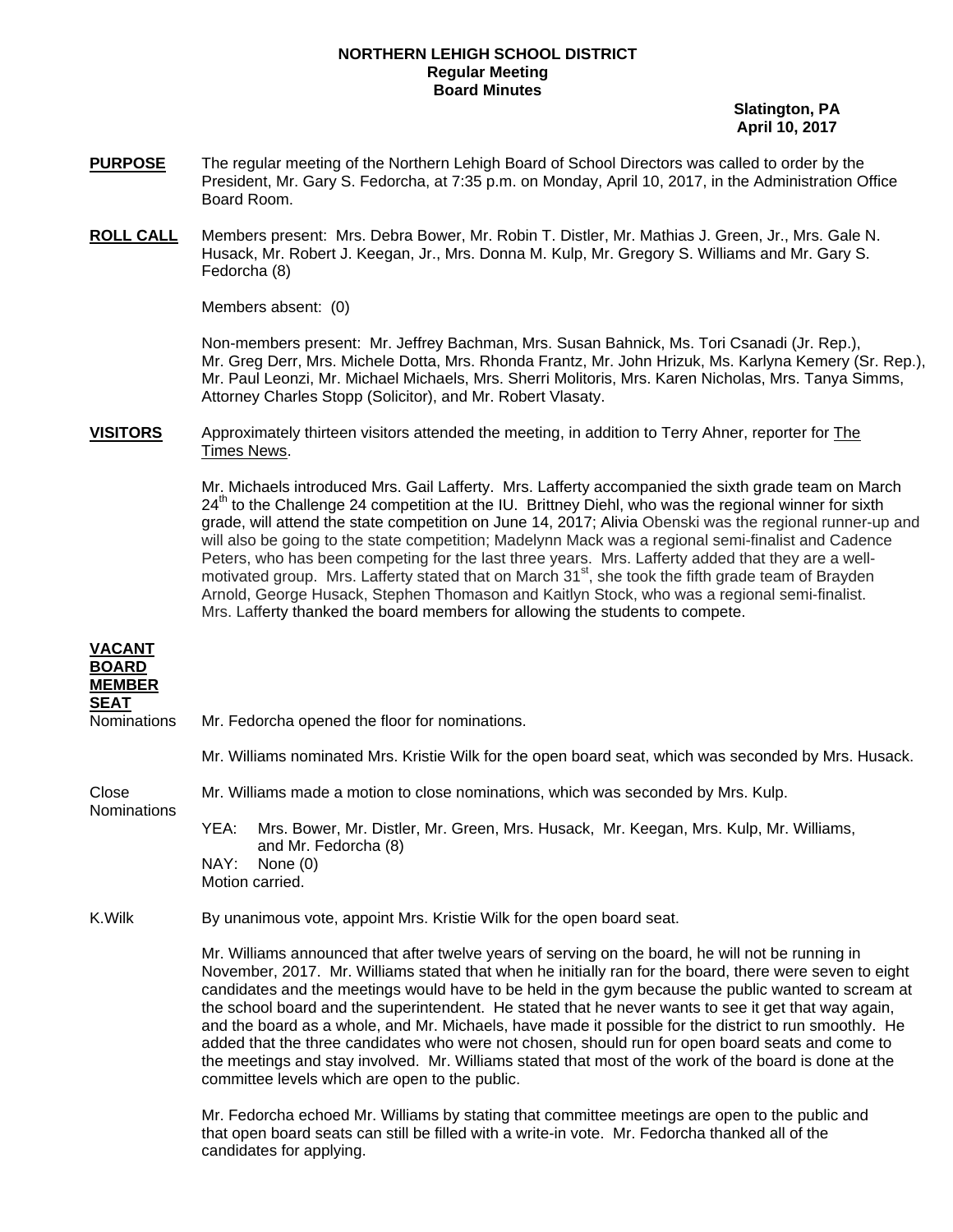# **APPROVE** Mr. Distler made a motion, which was seconded by Mr. Williams, that the minutes of the regular **MINUTES** school board meeting held on March 13, 2017 be approved and ordered filed.

- YEA: Mrs. Bower, Mr. Distler, Mr. Green, Mrs. Husack, Mr. Keegan, Mrs. Kulp, Mr. Williams, and Mr. Fedorcha (8)
- NAY: None (0)

## **SPECIAL** Carbon Lehigh Intermediate Unit - Mrs. Husack reported that on the agenda for approval this evening **BOARD** is the 2017-2018 Facilities Plan Committee Report. **REPORTS**

Legislative Report – Mrs. Bower reported that the state is reviewing requirements for the PSSA and Keystone exams which have to be submitted to the USDE by September. These exams will look different next year due to the abolishment of the No Child Left Behind Act. Mrs. Bower reported that an article in the Morning Call stated that Governor Wolf's budget increases education funds by \$200 million, but reduces transportation reimbursements by nearly 9%. Mrs. Bower added that the budget is on track for the June 30, 2017 deadline. Mrs. Bower announced that a new proposal is being introduced to the State Senate regarding property tax reform. This would include a raise in sales tax from 6% to 7% and personal wage tax from 3.07% to 4.95%. Districts would still be able to send tax bills for any existing debt.

 Lehigh Carbon Community College – Mr. Green reported that 68% of the students that graduated from LCCC with a two-year degree are totally debt free. If money is tight, you may want to look at sending your children to LCCC. Mrs. Bower added that she wished her son had started there because his

debt is very high with a 9% interest rate.

 Committee Reports and/or Meetings Minutes of the Education/Policy Committee Meeting held on April 3, 2017, were distributed.

 Minutes of the Technology/Buildings & Grounds Committee Meeting held on April 5, 2017, were distributed.

Minutes of the Finance Committee Meeting held on April 5, 2017, were distributed.

 Student Representatives to the Board Report –Ms. Karlyna Kemery and Ms. Tori Csanadi distributed the written student representative report and verbally reported on its contents.

 Solicitor's Report – Attorney Stopp reported that a recent seminar was held on open meeting law amendments and what records are accessible as it relates to local governments. Attorney Stopp forwarded a summary to Mr. Michaels.

Business Manager's Report – Mrs. Frantz reported that the Lehigh Tax Collection Committee comprising all of the school districts and municipalities, approved a five-year agreement with Berkheimer tax administration for the collection of our earned income tax. It is a lower commission rate than we currently have. Mr. Keegan asked how many districts are involved in this committee. Mrs. Frantz answered nine.

Mrs. Molitoris announced that a proposed budget was presented at the last Finance Committee meeting. The budget has a shortfall of \$770,000, but due to some savings in healthcare and the ability to save fund balance for a few years, no tax increase is proposed for the 2017-2018 school year. Mr. Green asked if everyone will have laptops. Mrs. Molitoris responded that all core subjects in the High School will have them next year. Mr. Green asked if that means every student will have a laptop. Mr. Michaels stated, no that will be done in the future.

Federal and Other Programs Update – Mrs. Nicholas reported that this is the time of year we start enrolling students for the HeadStart classroom. For the past twelve years, we have collaborated with Community Services for Children to serve a classroom of 20 three and four year old students. To be eligible, a family of four must have a yearly household income at or below \$24,600. Please call Community Services for Children at 610-437-6000 to apply or call Mrs. Nicholas for more information.

Superintendent's Report – Mr. Michaels reported that at a recent meeting he attended, the subject of kindergarten was raised. They were amazed that a district as small as ours, had full-day kindergarten.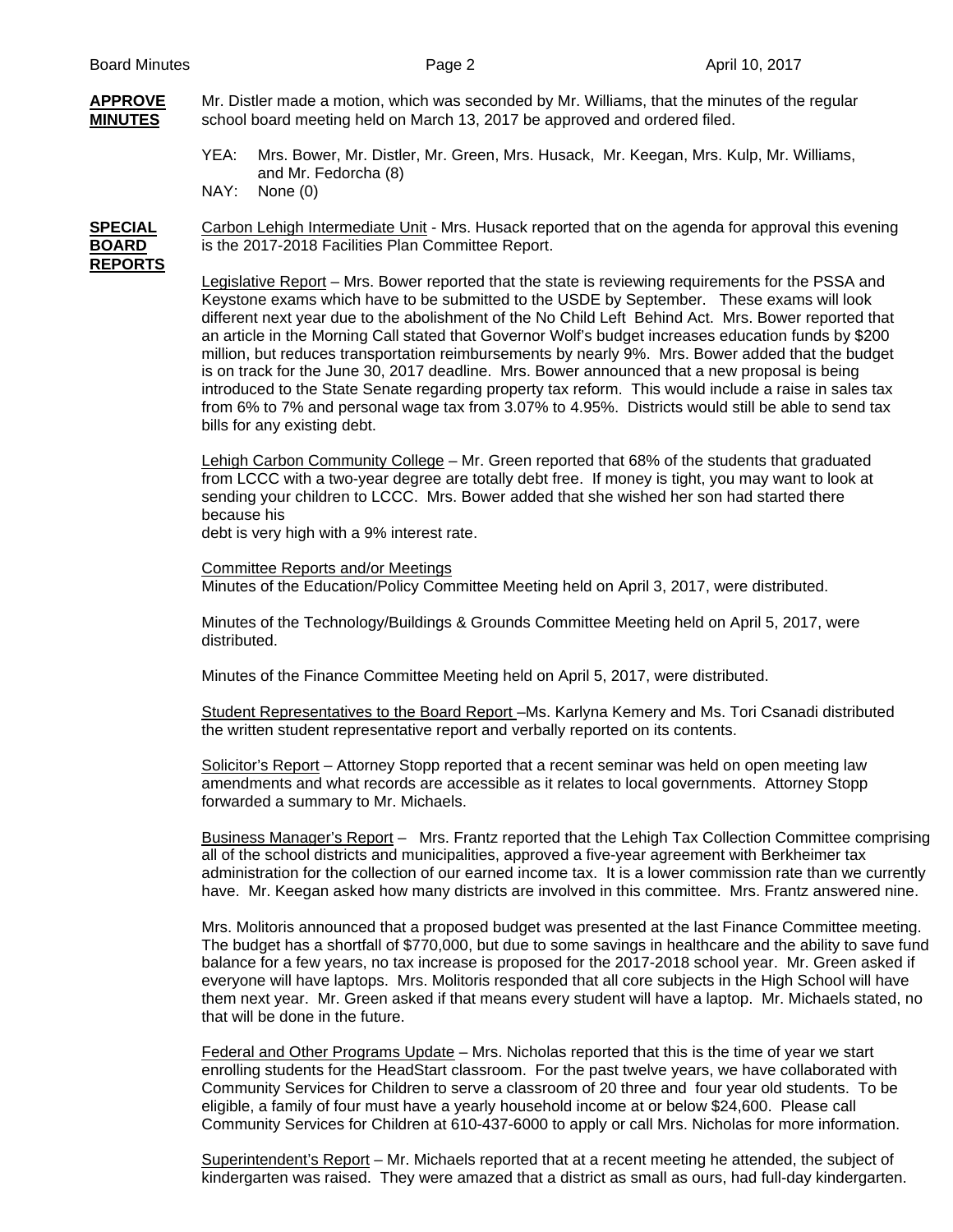Mr. Michaels stated that as he has said repeatedly, we are the "gem of the Lehigh Valley." We have the best students. Mr. Fedorcha reported that an executive session was held prior to tonight's meeting to discuss personnel issues. **PERSONNEL** Mrs. Kulp made a motion, which was seconded by Mr. Keegan that the Board of Education approves the following personnel items: Retirement Accept the retirement resignation of Wendy Shirk from her position as High School Cook's Helper Resignation effective the end of the work day, April 28, 2017. W. Shirk Appointment Rajeev Gupta\* Temporary Vacancy Replacement Instructional Assignment: Senior High School Physics Teacher replacing an employee on family medical leave. Salary: Substitute Teacher Rate Days 1-30; Day 31 and beyond \$46,875.00 prorated (Step 1 Bachelors on the 2016-2017 CBA Salary Schedule) Effective: On or about April 10, 2017 Termination Date On or about June 12, 2017  **\* Pending Verification of Missing Personnel File Items**  Appointment Bobbi Jo Reed\* Non-Instruct- Assignment: Senior High School Cook's Helper ional Salary: \$9.00 Per Hour Monday-Friday, 5  $\frac{1}{2}$  Hours Per Day 180 Student Days a school year plus additional cleaning days as needed (2013-2017 Educational Support Personnel CBA) Effective: April 11, 2017  **\*60 Day Probationary period ending August 28, 2017** Family Medical Approve the request of employee #6712 to take an intermittent Family Medical Leave of absence Leave beginning on April 10, 2017, to care for a family member. Game Motion to appoint the following person as Game Workers for the 2016-2017 school year. Game Workers workers consist of ticket sellers and takers, game announcers, scoreboard operators, timers, 2016-2017 field judges, and scorekeepers. Rate of pay is consistent with the rates approved on the 2016-2017 Supplementary Personnel Salary Schedule. Kelsey Follweiler Substitute- Approve the following substitute teacher for the 2016-2017 school year at the 2016-2017 Instructional substitute teacher rates as approved on the Supplementary Personnel Salary Schedule: Rajeev Gupta – Physics  **\* Pending Verification of Missing Personnel File Items**  YEA: Mrs. Bower, Mr. Distler, Mr. Green, Mrs. Husack, Mr. Keegan, Mrs. Kulp, Mr. Williams, and Mr. Fedorcha (8) NAY: None (0) **POLICY** Mrs. Deb Bower made a motion, which was seconded by Mr. Williams, that the Board of Education approves the following policy items: Board Policy Approve the School Police Officer Policy and Procedure Manual, as presented after first reading. Reading Approve school board policy #122 – Programs – Extra Curricular Activities, as presented after first reading. Homebound It is recommended that the Board of Education grant homebound instruction for a 1<sup>st</sup> grade student, Instruction Student No. 2890101 for five hours per week, effective March 16, 2017 and continuing until release from attending physician.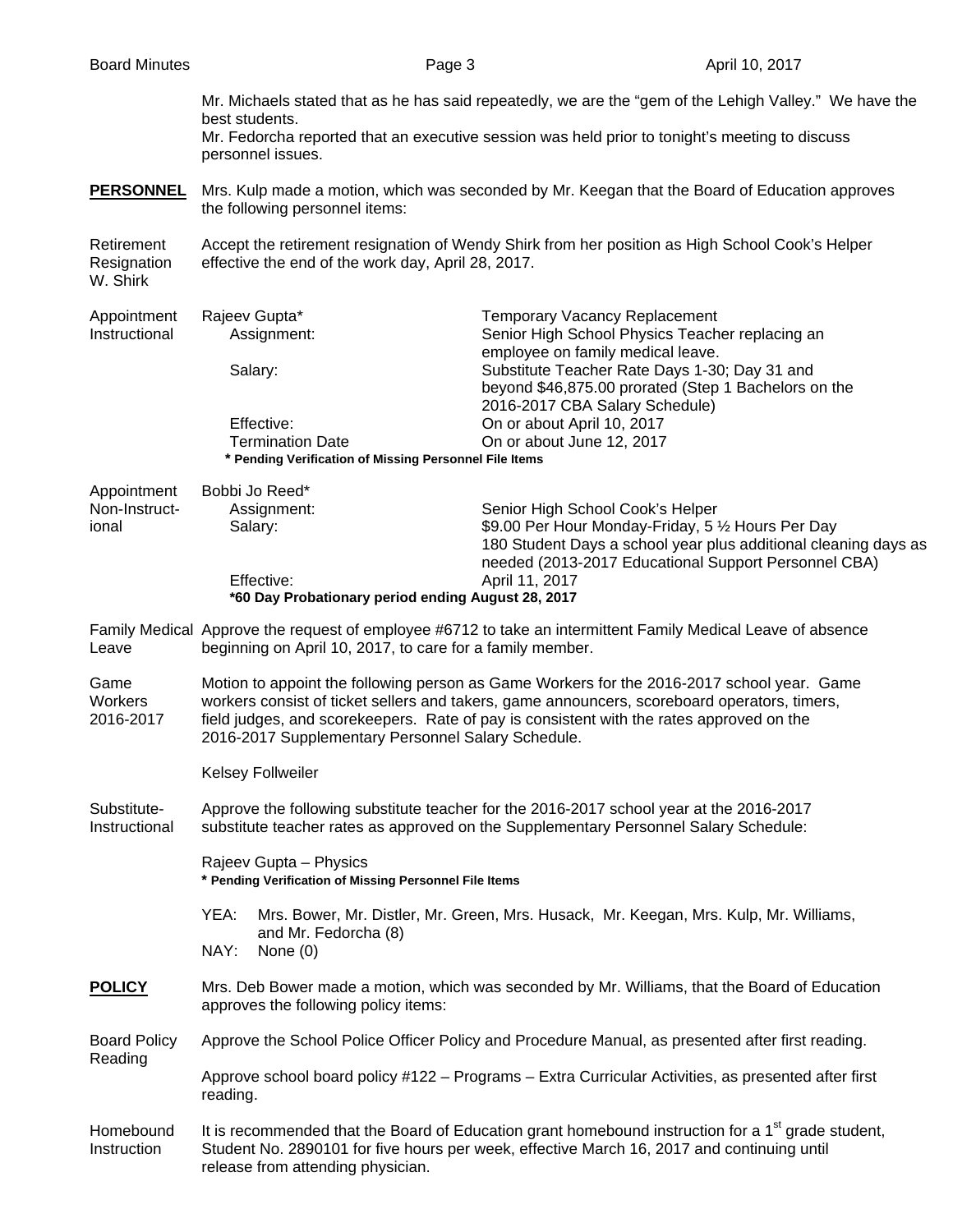Field Trip The High School Patriot Club is requesting permission to travel to Wilderness Voyagers - Ohiopyle, PA, May 18-20, 2017. The entire cost of the trip will be funded by the student members of the Patriot Club. **POLICY** YEA: Mrs. Bower, Mr. Distler, Mr. Green, Mrs. Husack, Mr. Keegan, Mrs. Kulp, Mr. Williams, and

### **(cont)** Mr. Fedorcha (8) NAY: None (0)

**CONFER-** Mr. Distler made a motion, which was seconded by Mrs. Husack, that the Board of Education **ENCES** approves the following conferences:

> Suzanne Mengel – Positive Behavioral Interventions and Supports Implementers' Forum - May 16-17, 2017 – Hershey, PA – Registration - \$75.00; Lodging - \$187.59 – Total Approximate Cost: \$262.59 – Funding: Curriculum & Instruction Budget

> David Oertner – Advanced Placement Summer Institute – July 10-13, 2017- Cabrini University – Radnor, PA – Registration: \$1,075.00; Travel - \$244.00 - Total Approximate Cost: \$1,319.00 – Funding: Curriculum & Instruction Budget

> Nicole Nightlinger – Positive Behavioral Interventions and Supports Implementers' Forum - May 16-17, 2017 – Hershey, PA – Registration - \$75.00; Lodging - \$89.27; Meals - \$20.00; Travel - \$86.03 – Total Approximate Cost: \$270.30 – Funding: Curriculum & Instruction Budget

> Michael Lehtonen – Advanced Placement Summer Institute – July 10-14, 2017 – St. Johnsbury Academy – St. Johnsbury, VT - New Hampshire University – Registration - \$1,395.00; Travel – \$417.30 - Total Approximate Cost: \$1,812.30 – Funding: Curriculum & Instruction Budget

Nicholas Sander – Advanced Placement Summer Institute – June 26-29, 2017- Montgomery County Intermediate Unit – Norristown, PA – Registration - \$975.00; Travel - \$121.98 - Total Approximate Cost: \$1,096.98 – Funding: Curriculum & Instruction Budget

James Yadush – Advanced Placement Summer Institute – June 26-29, 2017- Montgomery County Intermediate Unit – Norristown, PA – Registration - \$975.00; Travel - \$121.98 – Total Approximate Cost: \$1,096.98 – Funding: Curriculum & Instruction Budget.

- YEA: Mrs. Bower, Mr. Distler, Mr. Green, Mrs. Husack, Mr. Keegan, Mrs. Kulp, Mr. Williams, and Mr. Fedorcha (8)
- NAY: None (0)

 **TION**

Plan

**CURRIC-** Mrs. Kulp made a motion, which was seconded by Mrs. Husack, that the Board of Education **ULUM AND** approves the following curriculum and instruction items:  **INSTRUC-**

 Approve the following resolution to adopt the 2017-2018 Carbon Lehigh Intermediate Unit Facilities Facilities Plan Committee Report.

 Committee **RESOLVED:** It is recommended that the Northern Lehigh School District Board of Directors Report approve the 2017-2018 Facilities Plan Committee Report that was approved by the CLIU 2017-2018 Facilities Plan Committee on March 3, 2017, and the CLIU 21 Board of Directors on March 20, 2017. In addition, the Board reaffirms its commitment to the original construct of the Facilities Planning, approved November 1, 1989, which consists of a series of prioritized inquiries to be considered in determining future locations of the CLIU and school district special education classes.

- YEA: Mrs. Bower, Mr. Distler, Mr. Green, Mrs. Husack, Mr. Keegan, Mrs. Kulp, Mr. Williams, and Mr. Fedorcha (8)
- NAY: None (0)

Mr. Green asked if there could be a little write up about the plan. Mrs. Husack stated that there is an attachment to the agenda.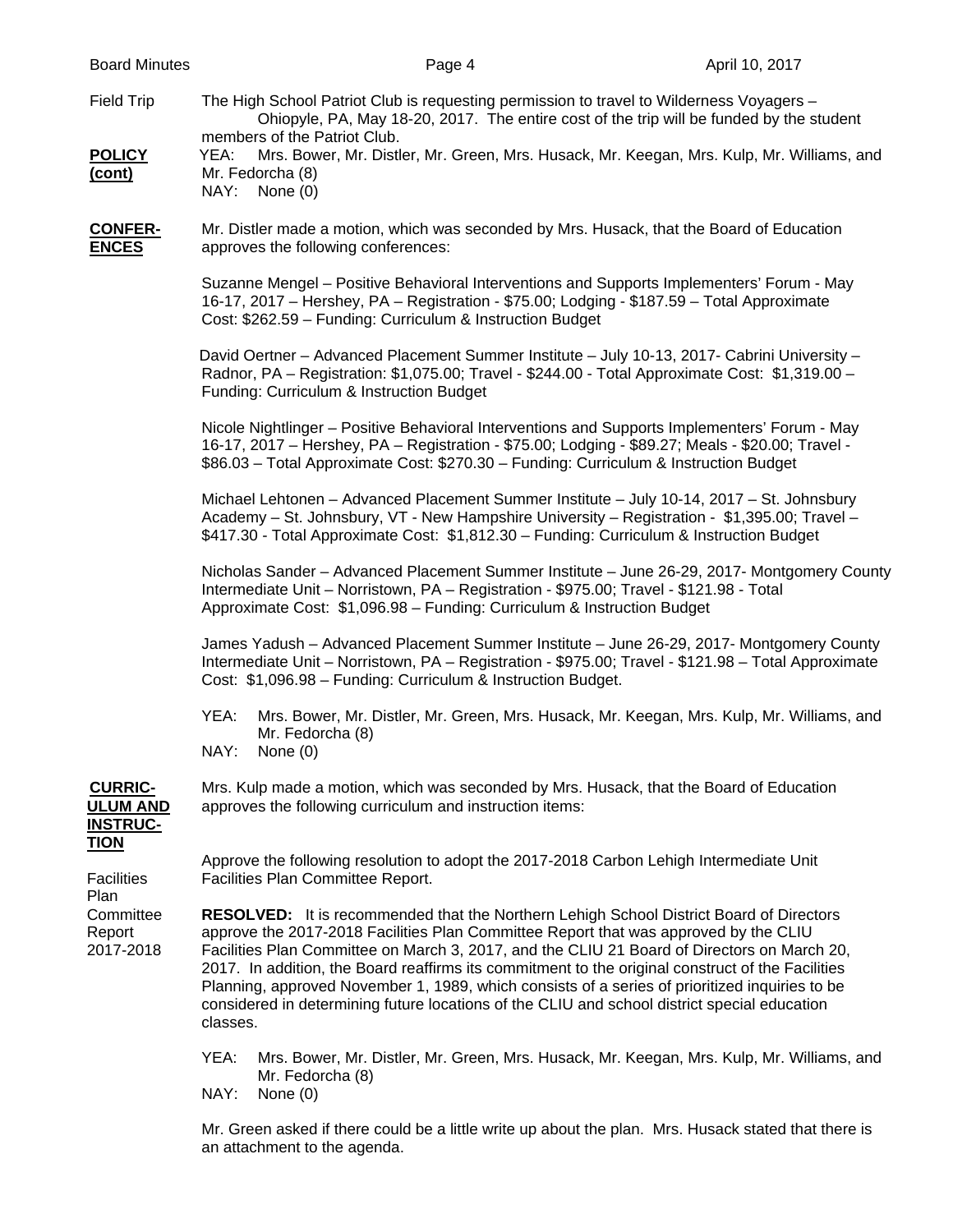| <b>NEW</b><br><b>BUSINESS</b><br>Superintendent tenure. | Mr. Fedorcha announced that although the board will be making a motion to do a search for a<br>new superintendent, the board acknowledged the wonderful job Mr. Michaels has done during his                                                                                                                                                                                                                        |
|---------------------------------------------------------|---------------------------------------------------------------------------------------------------------------------------------------------------------------------------------------------------------------------------------------------------------------------------------------------------------------------------------------------------------------------------------------------------------------------|
| Search -<br>Tom<br>Templeton                            | Mr. Distler made a motion, which was seconded by Mrs. Bower, that the Board of Education<br>approve to have Tom Templeton conduct the superintendent search. Mr. Fedorcha explained that<br>once we have suitable candidates for the position, there will be a committee of board members,                                                                                                                          |
|                                                         | teachers and community members so that when a recommendation is made, it will be a true<br>community project.                                                                                                                                                                                                                                                                                                       |
|                                                         | Mrs. Bower, Mr. Distler, Mr. Green, Mrs. Husack, Mr. Keegan, Mrs. Kulp, Mr. Williams,<br>YEA:<br>and Mr. Fedorcha (8)<br>NAY:<br>None $(0)$                                                                                                                                                                                                                                                                         |
| <b>FINANCIAL</b>                                        | Mr. Keegan made a motion, which was seconded by Mrs. Husack, that the Board of Education<br>approves the following financial items:                                                                                                                                                                                                                                                                                 |
| Financial<br>Reports                                    | Approve the following financial reports:<br>General Fund Account month of March, 2017<br>NLMS Student Activities Account month of March, 2017<br>NLHS Student Activities and Scholarship Account month of March, 2017                                                                                                                                                                                               |
| List of<br><b>Bills</b>                                 | Approve the Following List of Bills:<br>General Fund months of March & April, 2017<br>Cafeteria Fund months of March & April, 2017<br>Refreshment Stand month of March, 2017                                                                                                                                                                                                                                        |
| Gorman &<br>Associates                                  | Approve to enter into an agreement with Gorman & Associates, for auditing services for the years<br>ending June 30, 2017, 2018 and 2019.                                                                                                                                                                                                                                                                            |
|                                                         | YEA:<br>Mrs. Bower, Mr. Distler, Mr. Green, Mrs. Husack, Mr. Keegan, Mrs. Kulp, Mr. Williams, and<br>Mr. Fedorcha (8)<br>NAY:<br>None $(0)$                                                                                                                                                                                                                                                                         |
| <b>LEGAL</b>                                            | Mr. Distler made a motion, which was seconded by Mr. Keegan, that the Board of Education<br>approve the following legal items:                                                                                                                                                                                                                                                                                      |
| Sweet,<br>Stevens,<br>Williams &<br>Katz, LLP           | Approve to appoint Sweet, Stevens, Williams & Katz, LLP as special counsel for the 2017-<br>2018 school year. The hourly rate for non-routine matters will be \$195.00 per hour. The<br>rate for routine or general advice will be \$150.00 per hour. The hourly rate for legal assistants<br>for routine and non-routine matters will be \$125.00 per hour. There is no increase over the<br>previous year's fees. |
| Sweet,<br>Stevens,<br>Williams &<br>Katz, LLP           | Approve to appoint Sweet, Stevens, Williams & Katz, LLP as special counsel for the 2017-<br>2018 school year for special education consultations and student services as outlined in the<br>attached agreement. The cost of these services will be \$6,300 for the 2017-2018 school year<br>and is a part of the Special Education budget. There is no increase over last year's rates.                             |
| <b>INFOR-</b><br><b>MATION</b>                          | Minutes of the Carbon Lehigh Intermediate Unit 21 Board of Directors meeting held on January 26,<br>2017 were distributed.                                                                                                                                                                                                                                                                                          |
|                                                         | Minutes of the Lehigh Career & Technical Institute Joint Operating Committee meeting held on<br>February 22, 2017, were distributed.                                                                                                                                                                                                                                                                                |
| <b>RECOGNI-</b><br><b>TION OF</b><br><b>GUESTS</b>      | Mr. Weaber, resident, teacher, and union president, stated that on behalf of the Northern Lehigh<br>Education Association, he would like to publically thank Mr. Michaels for his years of service to the<br>Northern Lehigh School District. We have been truly blessed to have him as our superintendent. He<br>has kept the focus clear, which is our student's success. He has done a great job of setting the  |